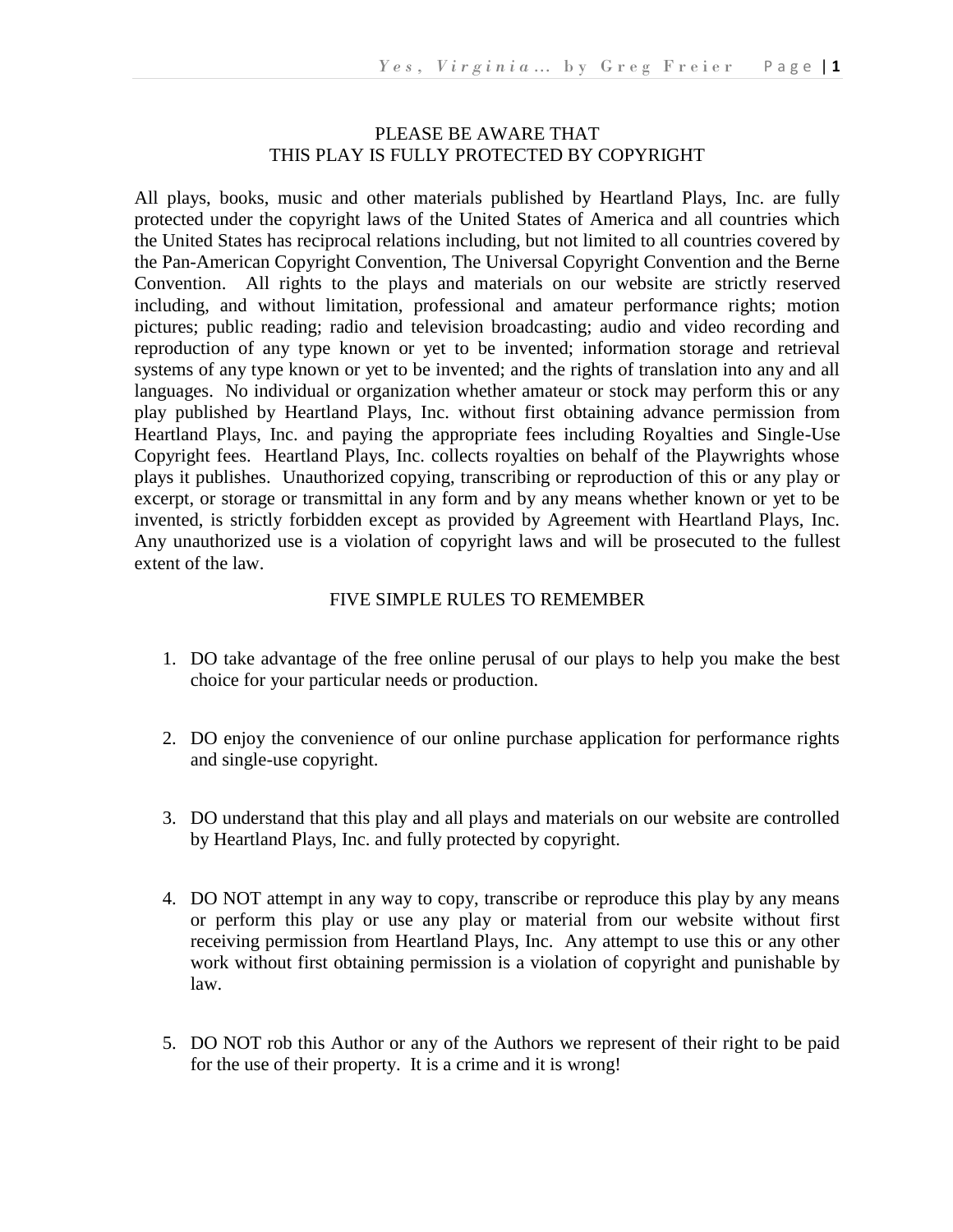**Product Code A0838-SP**

# Yes, Virginia…

## A 10-Minute Comedy by Greg Freier

**ALL RIGHTS RESERVED REPRODUCTION WITHOUT SPECIFIC WRITTEN PERMISSION PROHIBITED**

> **Performance Rights Available Exclusively through Heartland Plays, Inc. at heartlandplays.com playsnow@heartlandplays.com customer service: 406-431-7680**

> > **Copyright © 2016 by Greg Freier**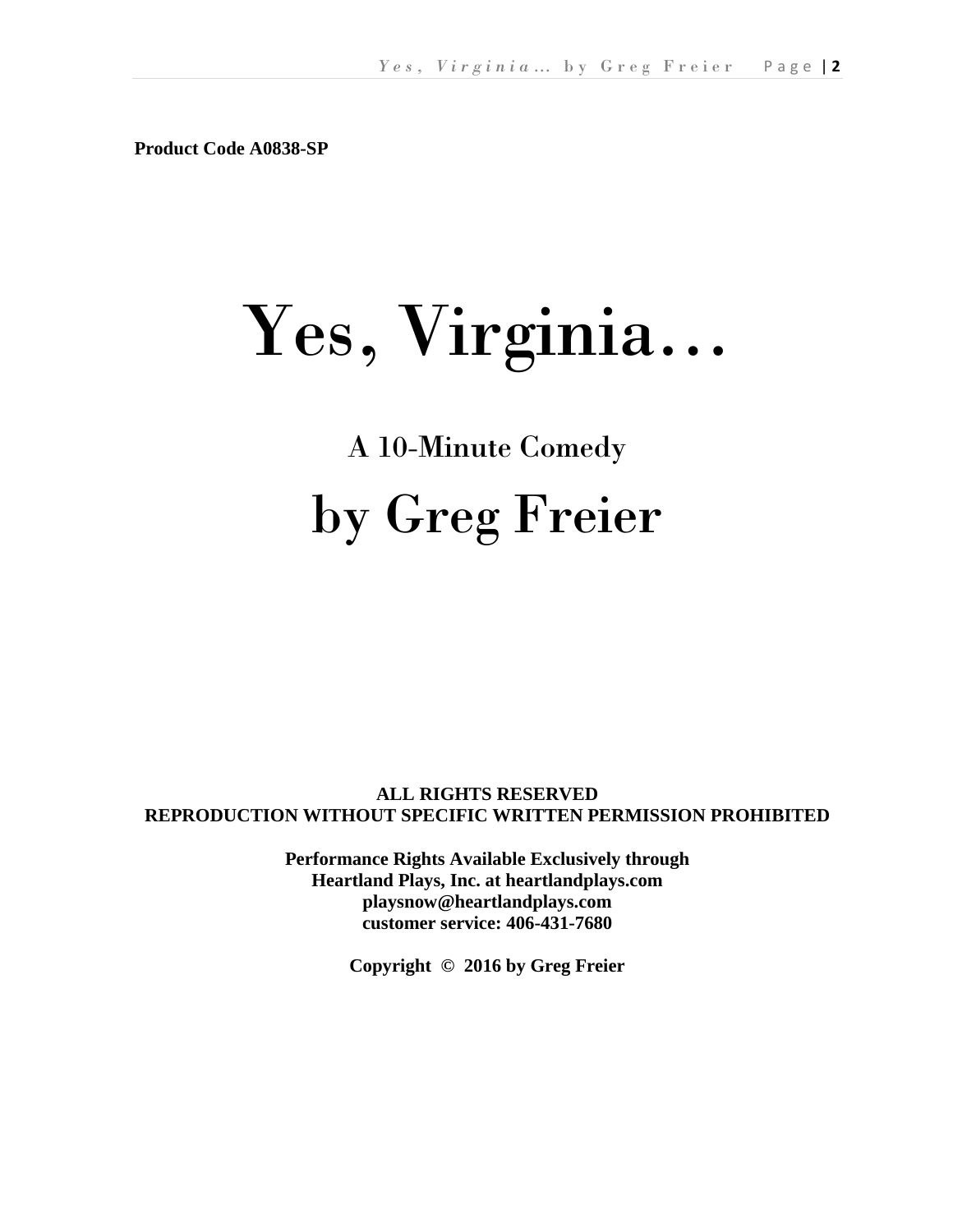### Yes, VIRGINIA… by Greg Freier

#### **CHARACTERS 1F /2M**

VIRGINIA: *An attractive woman.*

SAM: *Her husband; childlike in nature.*

SANTA: *British; a very slim and fit Santa.*

#### **SETTING**

*Virginia & Sam's living room; late Christmas Eve or very early Christmas morning*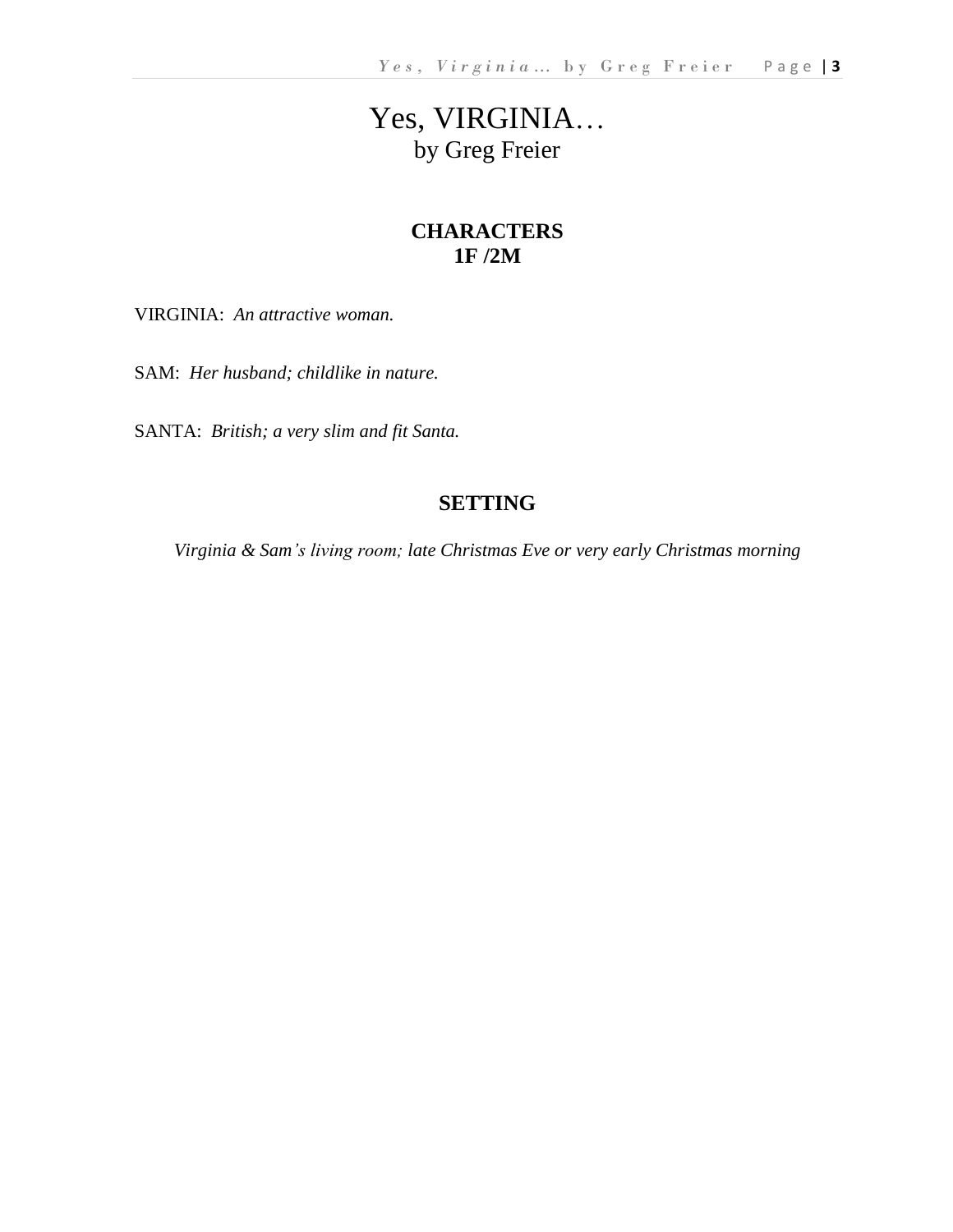#### Yes, VIRGINIA… by Greg Freier

| <b>SETTING:</b> | A living room; Christmas Eve/Christmas<br>morning. Very early.                                                                                   |
|-----------------|--------------------------------------------------------------------------------------------------------------------------------------------------|
| AT RISE:        | SAM is seated cross-legged on the floor<br>facing the Christmas tree; presents are<br>underneath. After a moment VIRGINIA<br>enters half asleep. |

VIRGINIA It's 3 in the morning. What are you doing up? Come back to bed.

#### SAM

I can't. I'm waiting for Santa.

#### VIRGINIA

SAM

You're a grown man.

Yes, I know. Isn't this great.

*SFX: POTS BANGING off.*

#### VIRGINIA

What was that?

#### SAM

Santa. He's in the kitchen making a salad.

#### VIRGINIA

*(Beat)* You forgot to put the cats downstairs again, didn't you?

#### SAM

Seriously, it's Santa.

#### VIRGINIA

Just put the cats away and come back to bed.

#### SAM

I will as soon as I'm done with Santa.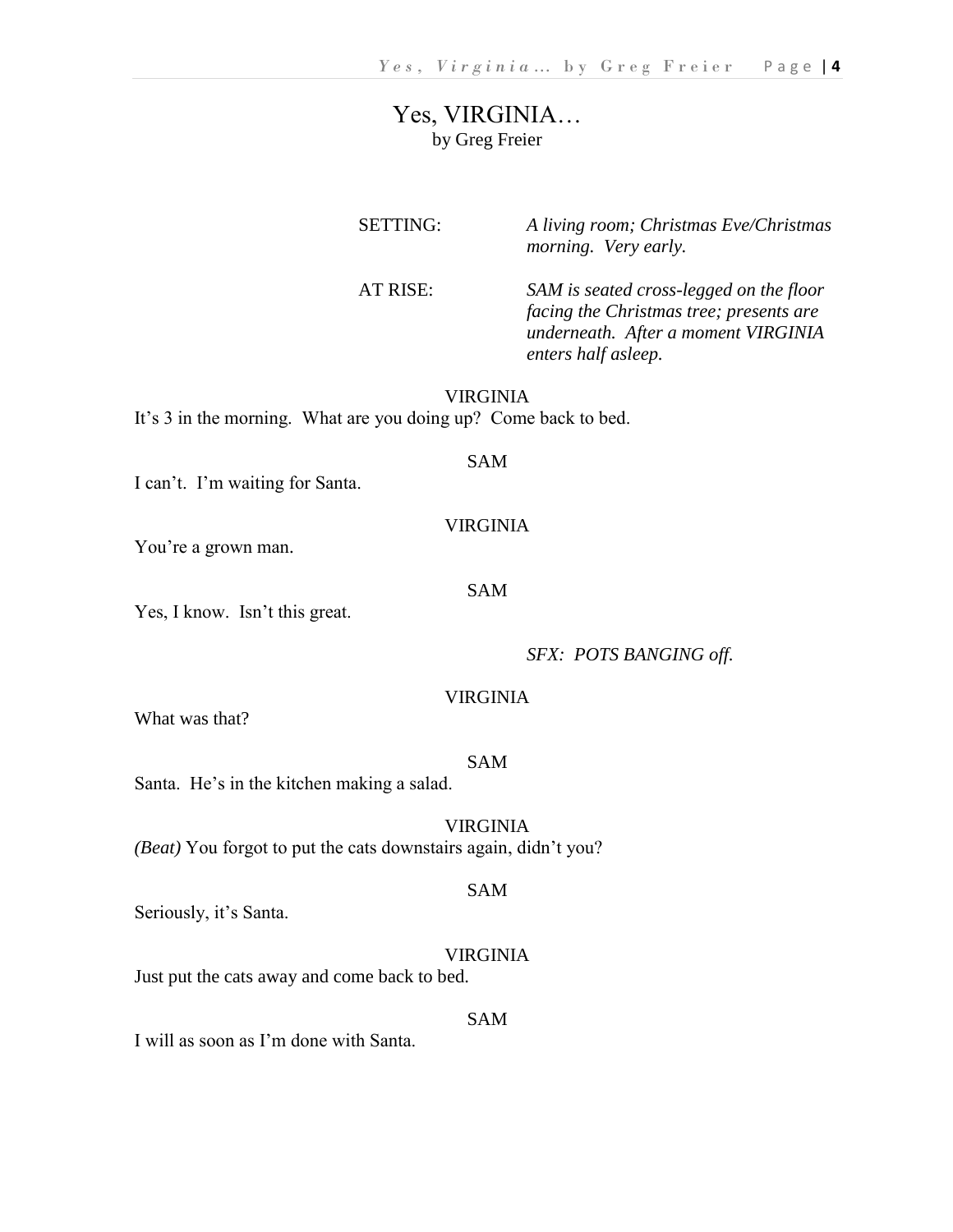#### VIRGINIA

Santa is not in there making a salad. It's the cats. If it was Santa he'd be in there eating milk and cookies.

#### SAM

This is a new Santa. This one doesn't use mucus products or eat processed food.

#### VIRGINIA

*(Shakes her head; with tired force)* Just put the cats downstairs and come back to bed.

*SANTA enters with a salad. He speaks with a British accent.*

#### SANTA

I noticed you're not soaking your almonds in there. The enzymes aren't released if you don't soak them. *(Notices VIRGINIA; instantly attracted)* Well hello there. What do we have here?

SAM

This is my wife Virginia.

#### SANTA

And a saucy one at that.

#### VIRGINIA

SAM

What in the hell is going on here?

It's Santa Claus.

#### VIRGINIA

There's no such thing as Santa Claus.

#### SANTA

But as you can see, there most certainly is.

#### VIRGINIA

No there's not.

#### SAM

Of course there is. He's standing right there.

#### VIRGINIA

He's British, you idiot.

#### SANTA

Logical explanation naturally. It's all part of the Santa Claus cultural exchange. I'm over here while your Santa's over there.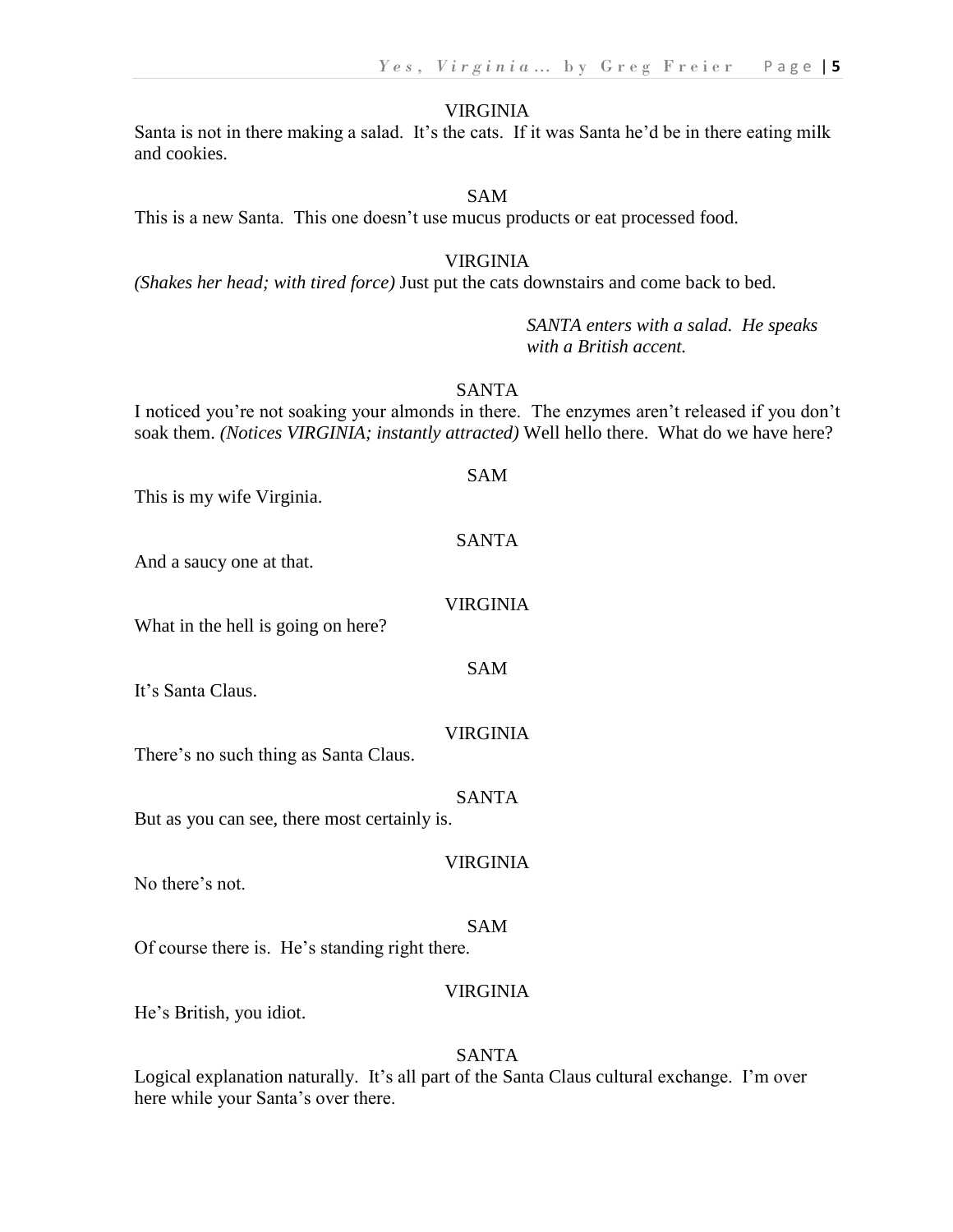#### SAM

*(Confused)* I thought there was only one Santa?

#### VIRGINIA

*(To SAM)* There aren't any Santas at all. *(Brushes by SANTA)* Now if you'll excuse me, I'm going to call the police.

#### SANTA

It's no wonder the elves put you on the naughty list.

#### SAM

She's on the naughty list?

#### SANTA

*(With a wink)* Yes, but not for those reasons if you know what I mean.

#### VIRGINIA

*(Stops and turns)* I beg your pardon?

#### SAM

He said you're on the naughty list.

#### VIRGINIA

*(With attitude)* Am I now.

*VIRGINIA knees SANTA in the groin. He drops his salad and bends over moaning.*

#### SAM

Why did you do that?

VIRGINIA *(With sarcasm)* Because I'm on the naughty list, that's why.

#### SAM

Yes, but he's Santa Claus.

#### VIRGINIA

No he is not. He's some sick British pervert that got a free salad out of you.

SAM *(Points under the tree)* Then where did all those presents come from if he's not Santa?

#### VIRGINIA

I put them there when you went to sleep. Where in the heck else would they come from?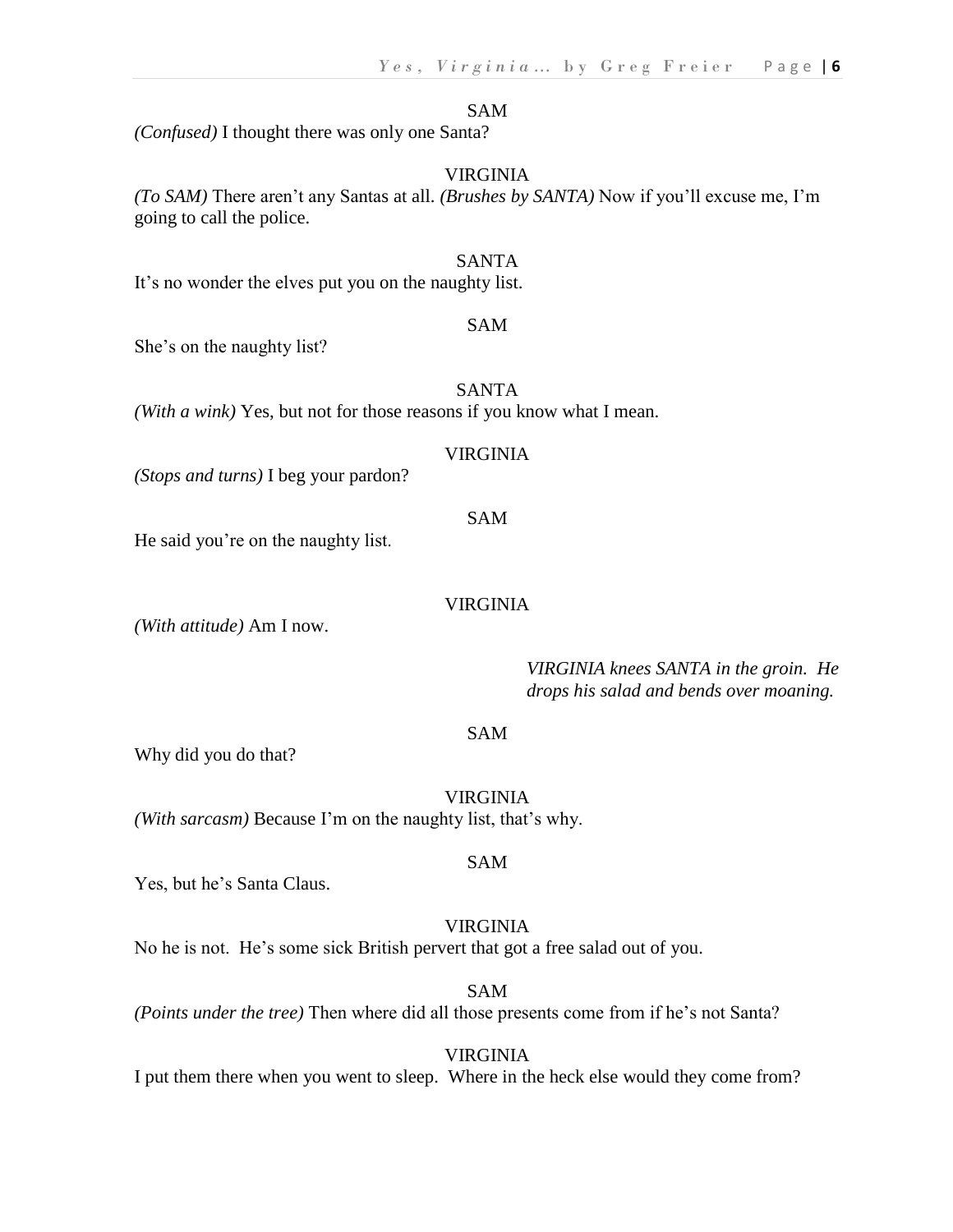#### SAM

From Santa. Like all the other years.

#### SANTA

*(Still doubled over)* Could someone please get me some ice?

#### VIRGINIA

*(With attitude)* The only thing you're going to get mister is a one way ticket downtown. And that's if you're lucky.

#### SAM

You can't call the police. I mean what would happen to the reindeer on the roof?

#### VIRGINIA

The same thing that happens to all the other reindeer on the roof. The animal control league will come by and shoot them all down.

#### SANTA

*(Still bent over)* Any chance I could get some aspirin then?

#### VIRGINIA

Another word out of you and I'm going to remove them with some pliers. Do we understand each other?

#### *SANTA nods.*

#### SAM

Come on. You can't call the police on Santa Claus. What would everyone say?

#### VIRGINIA

Everyone would say what kind of idiot you are for letting this lunatic into our house.

#### SAM

I didn't let him in. He came down the chimney.

#### VIRGINIA

We don't have a chimney.

#### SAM

Then he must have found the key under the front mat. Either way he's Santa Claus. What difference does it make how he got in?

#### VIRGINIA

There's no such thing as Santa Claus. How many times do I have to tell you that?

#### SANTA

*(Slowly straightening)* If I may interject…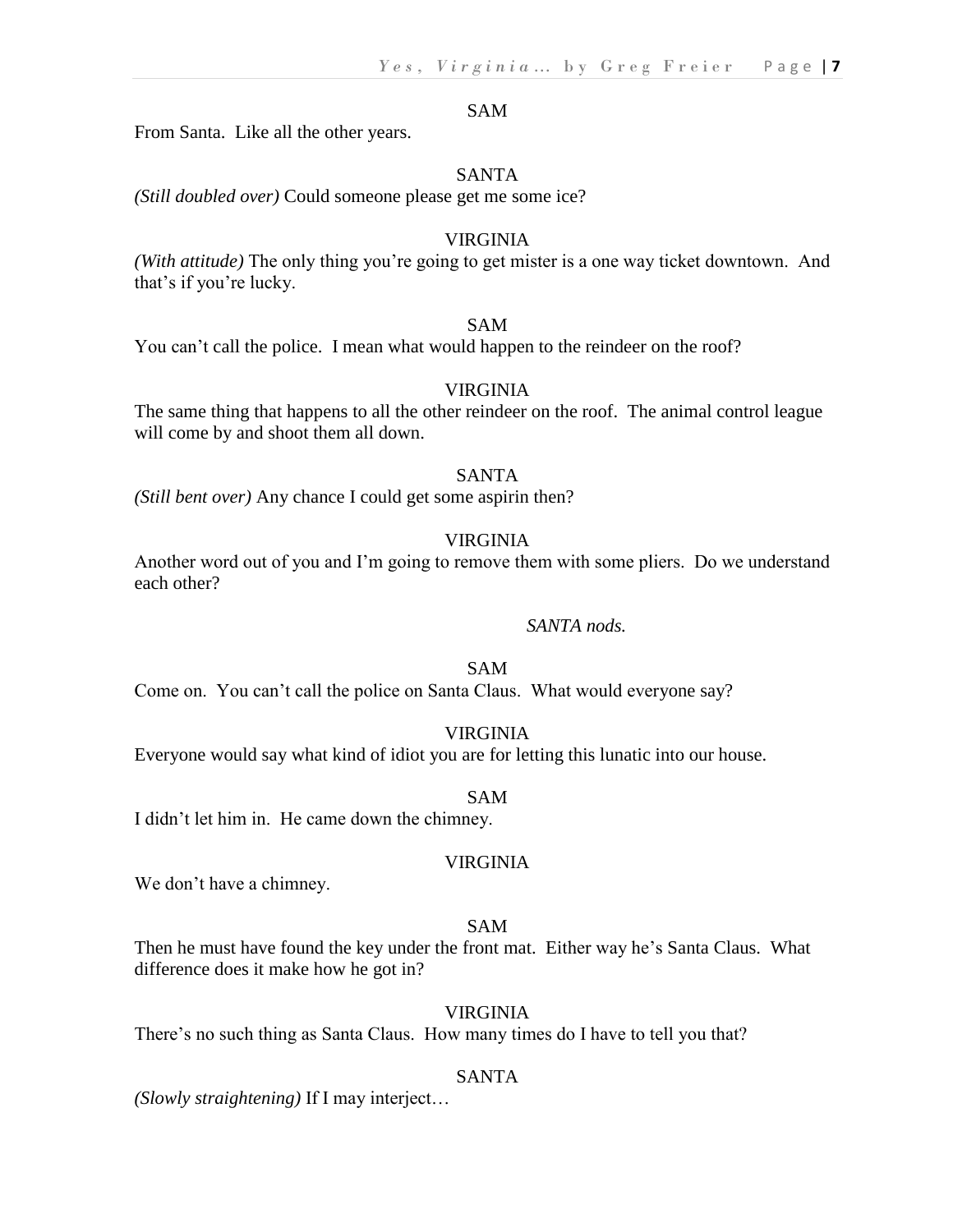#### VIRGINIA

*(Threatening)* What did I tell you about talking?

#### SAM

*(To SANTA)* I see why the elves put her on the naughty list.

#### VIRGINIA

*(To SAM; threatening)* I'd watch yourself. I've got receipts for everything under that tree.

#### SANTA

Not everything.

#### VIRGINIA

You just want me to remove them, don't you?

#### SANTA

I'm merely stating fact, that's all.

#### SAM

*(To VIRGINIA)* You should listen to him. He's telling the truth. I should know. I saw him put some presents under there.

#### VIRGINIA

What you saw was him trying to steal presents. That's what deranged lunatics do at three in the morning.

#### SANTA

I really wish you wouldn't call me that.

#### VIRGINIA

And I wish you really weren't here. So on that note, I'm calling the police.

*VIRGINIA crosses to get her phone.*

#### SAM

*(Beat)* Wait.

#### VIRGINIA

*(Stops and turns)* What?

#### SAM

*(Beat)* Give me a second, I'm thinking.

#### VIRGINIA

There's nothing to think about.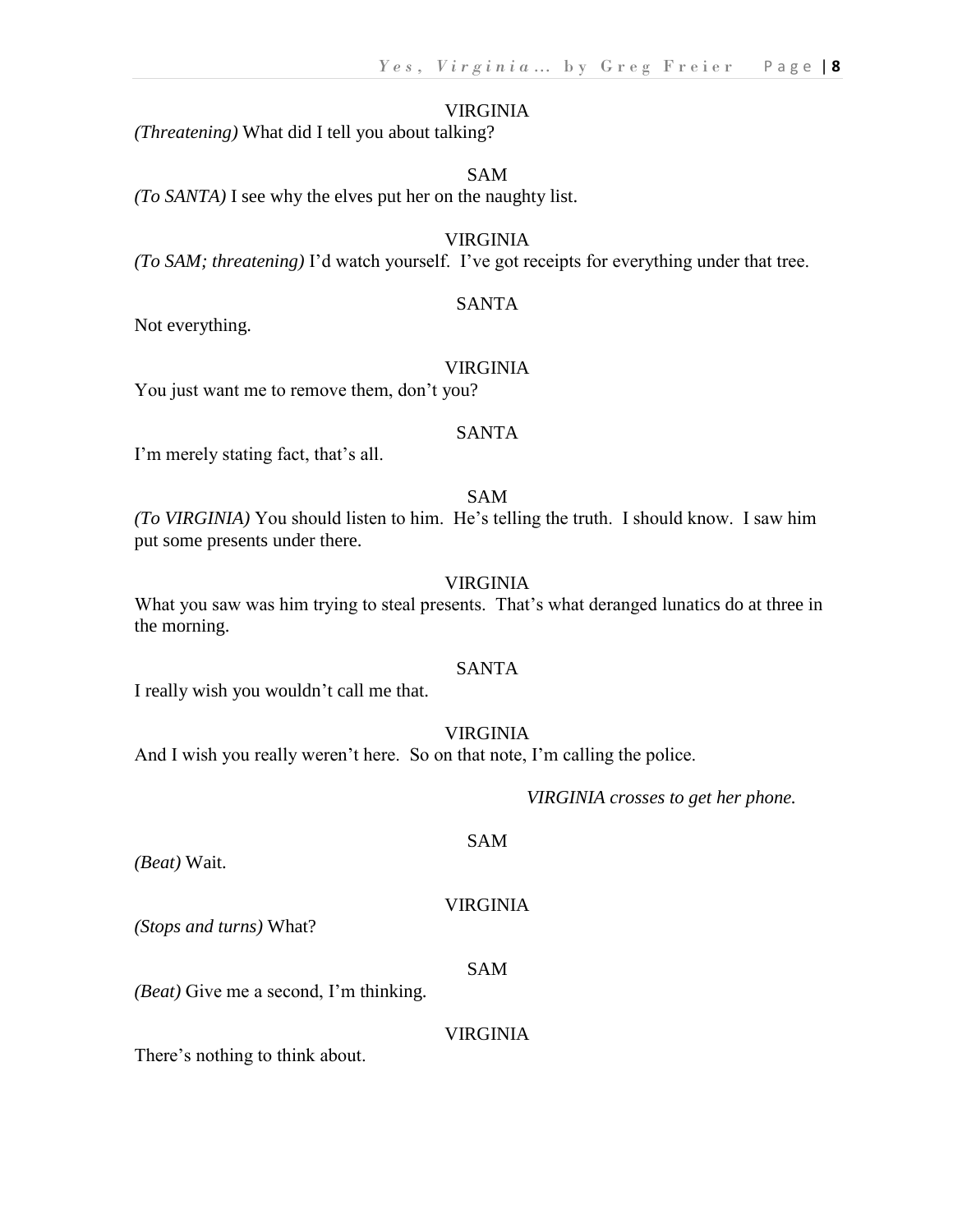#### SANTA

How about sugar plums? Sugar plums are always a nice thought.

#### VIRGINIA

*(To SANTA)* You just don't listen, do you?

#### SANTA

Of course I listen. That's how I know what to bring all the little boys and girls Christmas morning.

#### SAM

And if you call the police on him, what are all those little boys and girls going to think in the morning when they wake up to no present?

#### VIRGINIA

*(With great frustration)* He's not Santa Claus so it's not my problem.

#### SAM

Yes, but if you don't call the police on the problem, there won't be any sad little boys and girls.

#### SANTA

And let's not forget the reindeer on the roof. I know for one, they'd prefer not to be shot.

#### VIRGINIA

*(To SANTA)* How about you just shut up and sit in the corner until the police come.

#### SAM

*(To VIRGINIA)* Do it for me? For Christmas. Just let him go.

#### VIRGINIA

What part of "we have a deranged lunatic who thinks he's Santa Claus in our living room eating a salad" don't you understand?

#### SANTA

I didn't actually get to eat the salad. You knocked it out my hands when you violently thrust your knee into my Yule log.

#### VIRGINIA

And if you don't shut up I'm going to do it again.

#### SANTA

*(To SAM)* Is she always like this?

#### SAM

Just during the holidays. The rest of the year she's mostly uneventful. Except on Saturday mornings. My guess is that's how she ended up on the naughty list.